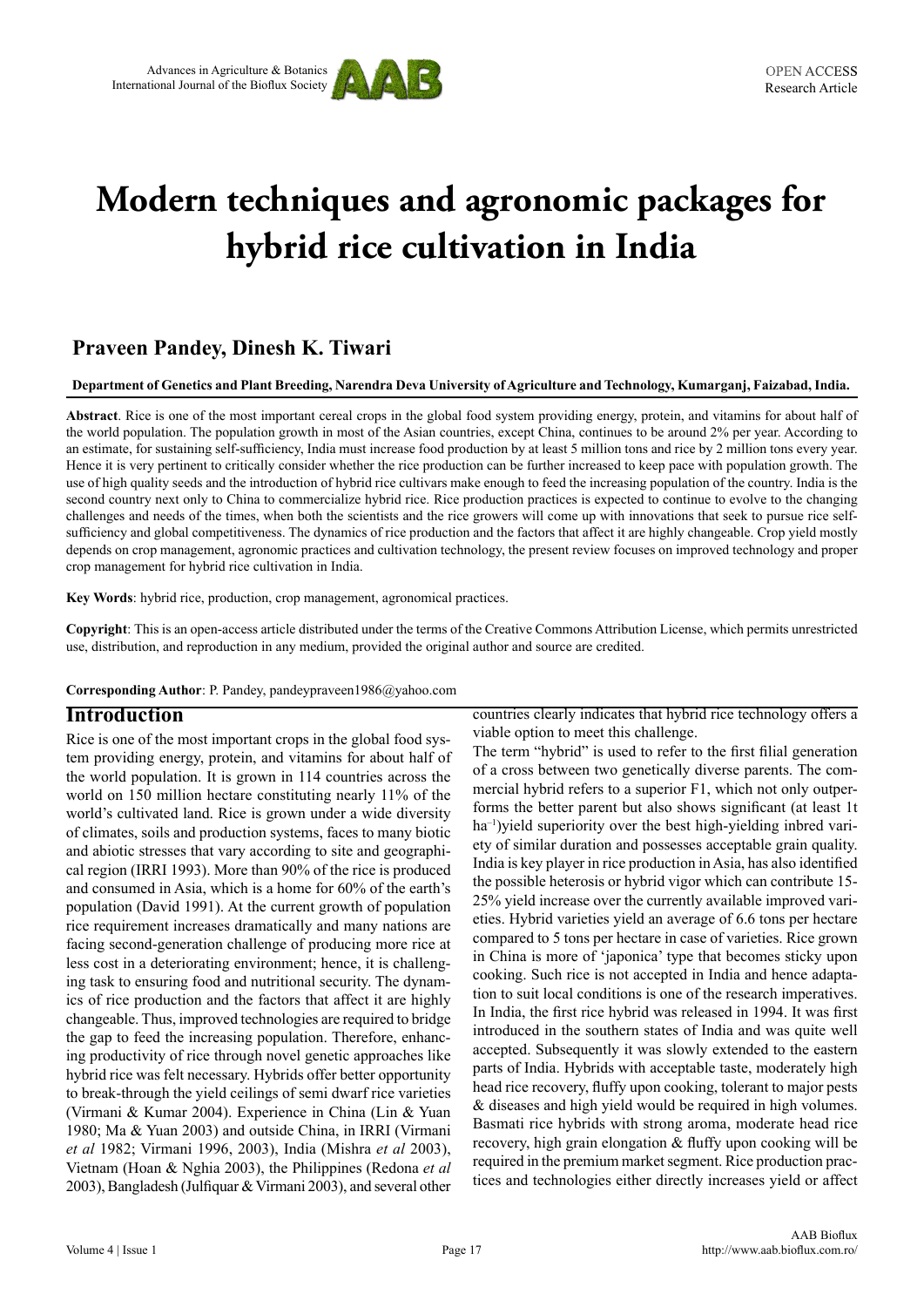production costs. The use of modern high-yielding varieties and the management of nutrients, pest and disease management, and water are technologies that directly contribute to higher yield.

Table 1.Top ten countries in the world, with the area, production and productivity of rice

| <b>Countries</b>   | Area (Million ha) | <b>Production</b><br>(Million tons) | Productivity<br>(t/ha) |
|--------------------|-------------------|-------------------------------------|------------------------|
| India              | 43.08             | 128.44                              | 2                      |
| China              | 28.67             | 177.66                              | 6.2                    |
| <b>Indonesia</b>   | 11.64             | 52                                  | 4.47                   |
| <b>Bangladesh</b>  | 10.69             | 37.63                               | 3.52                   |
| Thiland            | 9.88              | 25.91                               | 2.62                   |
| Vietnam            | 7.51              | 33.91                               | 4.51                   |
| <b>Mayanmar</b>    | 6.32              | 22.38                               | 3.54                   |
| <b>Philippines</b> | 4.06              | 13.43                               | 3.31                   |
| <b>Brazil</b>      | 3.37              | 11.07                               | 3.28                   |
| Pakistan           | 2.34              | 6.91                                | 2.54                   |

The highest productivity of rice considered worldwide, is in many countries occupies very limited area, figured out in the above table. Therefore, appropriate agronomical management is necessary for obtaining the potential yield of the hybrid. Management practices differ from location to location and from season to season depending to local conditions. As cost of hybrid rice is combatively higher, it is very important to use the seed economically by following specialized nursery management and agronomic practices.

## **Planting Season**

Sowing of hybrid seed should be adjusted in such a way that the crop is not exposed to extremely higher or low temperatures particularly at panicle initiation and flowering stages. The average temperature required throughout the life period of the crop ranges from 21-37<sup>°</sup>C. At the time of tillering, the crop requires a higher temperature than for growth. Temperature requirement for blooming is in the range of  $26.5{\text -}29.5^{\circ}$ C, at the time of ripening the temperature should be between 20-25<sup>o</sup>C.

Table 2. Growing season of hybrid rice

| <b>Season</b> | <b>Sowing Period</b>       |                                                   | <b>Planting Period</b> Harvesting Time |
|---------------|----------------------------|---------------------------------------------------|----------------------------------------|
| <b>Kharif</b> | June 1st- $3^{rd}$ week    | July $1^{st}$ -3 <sup>rd</sup> week               | Sept-Oct                               |
| Rabi          | November $2nd-4th$<br>week | December 2 <sup>nd</sup> -4 <sup>th</sup><br>week | March-April                            |

# **Input Required**

Seed rate recommended for hybrid rice is 15 kg/ha as compared to 40-50 kg /ha for the inbred varieties generally followed by farmers. Balanced use of organic and inorganic fertilizers is also very important to realize higher yields.

- 1. Hybrid rice seed 15 kg/ha
- 2. Green manure or Farm yard manure 5-10 tons/ha

3. Chemical fertilizers:

| i. Nitrogen                              |               | 120-150 kg/ha |
|------------------------------------------|---------------|---------------|
| ii. Phosphorus                           | $40-60$ kg/ha |               |
| iii. Potash                              | 40-60 $kg/ha$ |               |
| iv Zinc (need based) 50-60 kg/ha of ZnSC |               |               |

iv. Zinc (need based) 50-60 kg/ha of ZnSO4 once in three years

## **Nursery Management**

As the cost of hybrid seed is higher, proper nursery management is very important to economize the cost of seed material, which is to be purchased afresh seed every season. Hence, space sowing of hybrid seed at the rate of 20-30  $g/m^2$  is recommended to obtain strong, healthy and multi tillered seedling in 20-25 days for planting.

Prepare wet beds of one meter width and convenient length with good drainage facility. Apply 250 kg of FYM, 1 kg nitrogen, 0.4 kg phosphorus and 0.5 kg potash per  $100 \text{ m}^2$  nursery area. Soak 15-20 kg of hybrid seed for planting one hectare of field for 12-15 hours. Treat the pre soaked seeds with carbendazim (50% WP) about 4g/kg of seed. Incubate the seeds in gunny bags for 1-2 days for better sprouting. Sow this sprouted seeds sparsely and uniformly on well prepared seed beds. Total nursery area required for sowing 15-20 kg of seed is 750-1000 m2 . Maintain thin film of water without allowing the beds to dry at any time. Top dress the nursery beds after 15 days of sowing with 0.6-0.8 kg of nitrogen per 100 m<sup>2</sup> area. Appropriate plant protection measures may be taken, if necessary.

# **Main Field Management**

#### **Transplanting**

Prepare main field thoroughly by repeated ploughing followed by puddling and apply the recommended dose of FYM two week before transplanting. Apply 50% of nitrogen, 75% of potash and complete dose of phosphorus one day before transplanting followed by thorough leveling. Transplanting 25-30 days old seedlings, 1-2 seedling per hill at 2-3 cm depth may be planted. The spacing of 20x10, 15x15 or 20x15 cm is essential to ensure a plant population of 45-50 hills per square meter area.

#### **Weed Management**

In line-planted or drilled rice, weeding can be done with a handhoe or with rotary weeders. In a broadcast-sown crop, weeds pose a major problem and hand-weeding is still practiced. The best time to weed the crop is three weeks after sowing or planting. Mix 2.5-3.0 kg of butachlor in 50-70 kg of sand and apply in one hectare area after 5-6 days of transplanting. Ensure an uniform level of 2 cm of water in field for 3-4 days. Need based hand weeding is recommended to ensure healthy crop.

#### **Nutrient Management**

Apply 25% of the recommended dose of nitrogen in the form of urea 30-35 days after planting and remaining 25% nitrogen and 25% potash at 70-75 days after transplanting at panicle initiation stage. The future use of controlled-release or slow release fertilizer will, however, depend on the economic feasibility. The future development in fertilizer use would consist in a judicious combination of organic and inorganic components as well as in biological N-fixation in an integrated nutrient-supply system.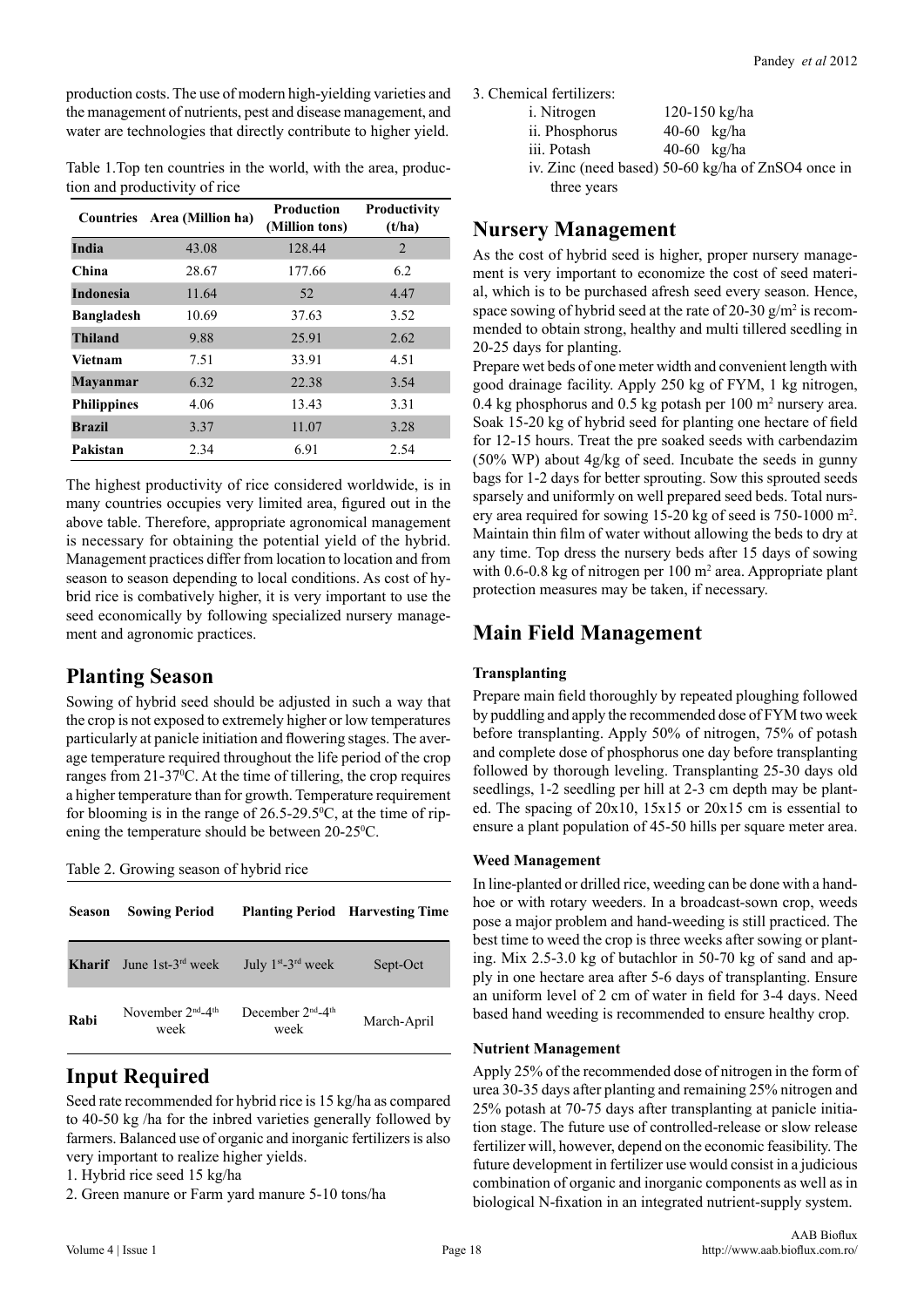#### **Water Management**

Maintain a thin film of water for initial 30 days and later increase the water level to 4-5 cm when the crop reach the maximum tillering stage so that emergence of late tillering can be suppressed. Drain out water completely 10 days before harvest.

#### **Biotic stress**

Biotic stress (disease and insect-pests) resistance of hybrids was determined by the resistance of their parental lines and evaluating whether this resistance was dominant or recessive. Hybrid vigor does not make rice hybrids more or less resistant than the parental lines. The most widely used WA-CMS system was not found associated with susceptibility to blast, bacterial blight, brown planthopper, and whitebacked planthopper. Nevertheless, the use of genetically diverse CMS systems is advocated to avoid potential genetic vulnerability of rice hybrids in the tropics where disease/insect pressure is high. Like other rice varieties, hybrid is also damaged by insect and diseases. Control measures for some of the common disease and insect pest are given below.

| Table 3. Important diseases of rice and their control measures |  |  |
|----------------------------------------------------------------|--|--|
|----------------------------------------------------------------|--|--|

| <b>Diseases</b>              | <b>Control measures</b>                                                                  |
|------------------------------|------------------------------------------------------------------------------------------|
| <b>Blast</b>                 | Tricyclazole 75 WP Seed treatment (2 g/kg)<br>of seed), Spraying $(0.6 \text{ g/liter})$ |
| <b>Bacterial Leaf Blight</b> | No chemical control                                                                      |
|                              | Validamycin 3L spray (2.5 mL/liter) or                                                   |
| <b>Sheath Blight</b>         | Hexaconazole 5EC spray (2 mL/liter) or                                                   |
|                              | Propiconazole 25 EC (1 mL/liter)                                                         |
|                              | Chlorothalonil 75 WP spray (2 g/liter) or                                                |
| <b>False smut</b>            | Propiconazole 25 EC (1 mL/liter) or                                                      |
|                              | Mancozeb 75 WP spray (3 g/liter)                                                         |

Table 4. Important insect-pests of rice and their control measures

| <b>Insect-pests</b>       | <b>Control measures</b>                                         |
|---------------------------|-----------------------------------------------------------------|
|                           | Cartap spray 50 WP (0.3 kg a.i./ha) or                          |
| <b>Stem Borer</b>         | Monocrotophos spray 36 WP (0.5 kg a.i./<br>ha) or               |
|                           | Chloropyriphos $20 \text{ EC} (0.5 \text{ kg a.i./ha})$         |
| <b>Brown Plant Hopper</b> | Imidachloprid spray $(25 \text{ g a.i./ha})$ or                 |
|                           | Thimethoxan spray 25 WG $(25 \text{ g a.i./ha})$                |
| <b>Leaf Folder</b>        | Cartep granules $4g(0.6 \text{ kg a.i./ha})$ or                 |
|                           | Cartep spray 50 SP $(0.3 \text{ kg } a.i./ha)$                  |
|                           | Carbofuran or Forate granules 3 G (1.0-1.5)<br>$kg$ a.i./ha) or |
| <b>Gall Midge</b>         | Chloropyriphos granules $10 \text{ G}$ (1.0 kg a.i./<br>ha)     |

#### **Harvesting and Threshing**

Timely harvesting prevents losses in yield because of the shedding of grains. The later stage of grain-ripening is a dehydration process and maturity is hastened when water is withdrawn from the field at the hardening stage of the grains. Drain out water from field when grains in the lowest portion of the panicle are in the dough stage (about 20 days from 50% flowering). Allow to grains to harden. Harvest 30-35 days after flowering when stalks still remain green to avoid grain shedding. Moisture content of paddy should be 20-24% at harvest. Thresh as early as possible preferably at a dry after harvest. Dry gradually under shade until the moisture content is brought down to 12-14% which ensures better milling quality and storage. Under good management conditions the hybrid can out yield the best high yielding varieties by 1.0-1.5 tones per hectare.

#### **Grain Storage**

It is crucial to properly store the produce. If moist paddy is stored, fungal attack will set in and this would lead to grain discoloration. Bad odour and bitter taste would also develop. For avoiding such defects, the controlled mechanical drying of paddy is a necessity. Storage of rice should be in the form of unmilled paddy. Bring down the grain moisture level up to 12-14%. Depending on quantity of grain to be stored, select a suitable storage structure (metallic/non-metallic) which is fairly air tight. Disinfest the storage structure with malathion 50 EC  $(1:100$  dilution), about 3 liters of spray emulsion per 100 m<sup>2</sup> before filling in with grains.

If old empty gunny bags are to be reused, such bags are treated with malathion or immerse in boiling water for 15 to 20 minutes and dry it. Stalk the bags in systematic way on proper dunnage either on wooden crates or a foot thick layer of husk or straw, away from the walls. In advanced countries, mechanical devices and large-scale storage units are available and these facilities can be availed of on custom-service basis. Such a system can be adopted in this country. Alternatively, economical and effective storage structures, now available can be established at block or district levels.

#### **Grain Quality**

Acceptable grain quality of the commercial rice hybrids is essential to ensure profitability to hybrid rice farmers. Hybridity does not impair grain quality if the parents chosen to develop heterotic hybrids possess acceptable grain quality (Khush *et al* 1988). Therefore, a critical evaluation of parents for grain quality is necessary before using them in hybrid breeding. Similarly, hybrids showing strong heterosis for yield should be evaluated critically for grain quality before their release and commercialization.

#### **Constraints and Future Challenges**

Although tremendous progress has been made in research on the commercial utilization of heterosis in rice over the last 20 years, from a strategic point of view, the technology is still in its early stages and the high yield potential of hybrids has not yet been fully tapped. A possible strategy for the development of hybrid rice breeding could follow two phases.

i) Breeding methodology involving three approaches:

- Three-line method or CMS system;
- Two-line method or PGMS and TGMS system; and
- One-line method or apomixis system.

ii) Increasing the degree of heterosis in rice to increase yield potential using:

- Intervarietal hybrids;
- Intersubspecific hybrids;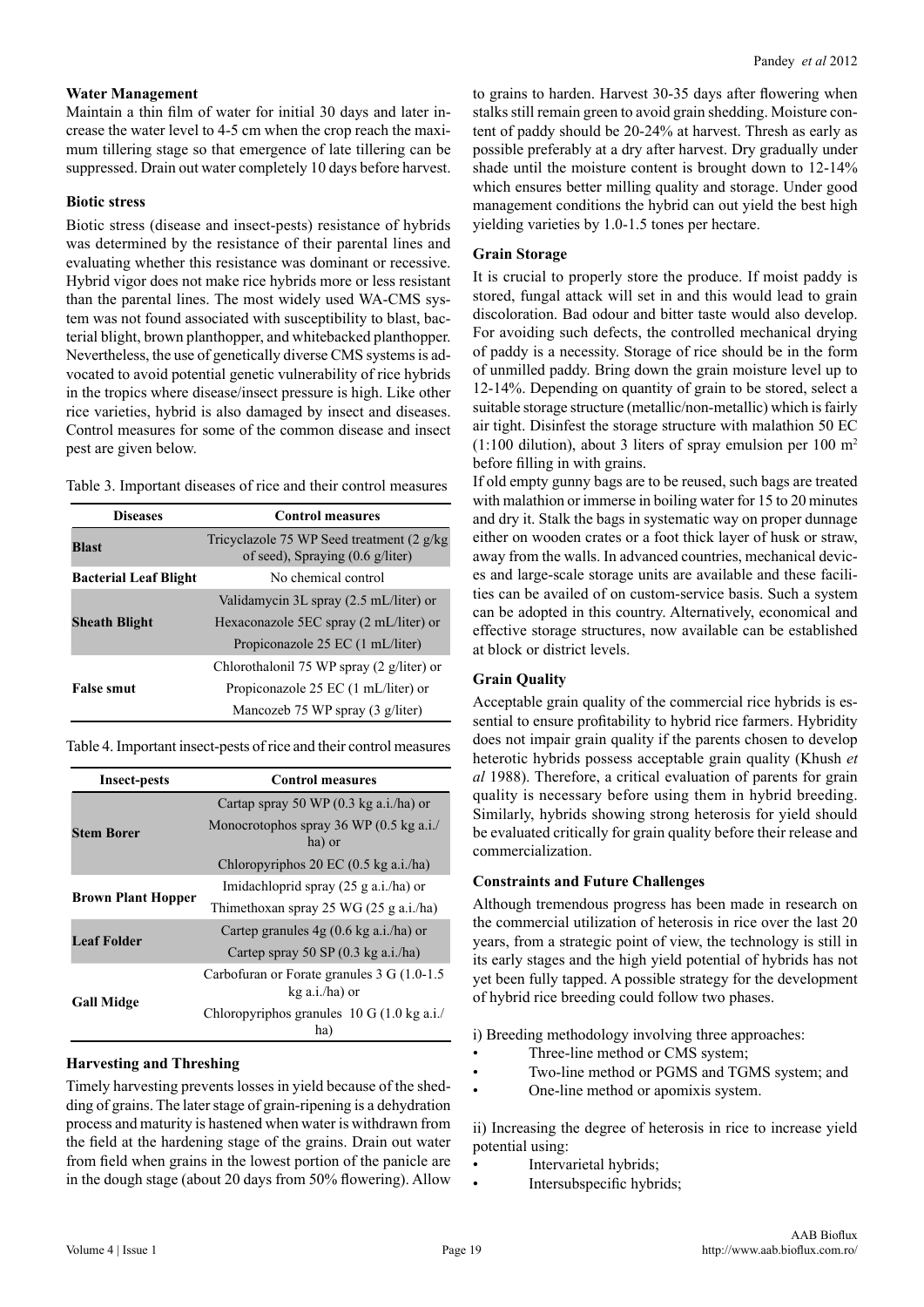• Distant hybrids (interspecific or intergeneric hybrids).

If successful, each phase would signify a new breakthrough in rice breeding and would result in considerable yield increases.

• The yield of existing rice hybrids, including newly developed varieties, has stagnated for some years now meaning a plateau has been reached and, unless new methods and novel materials are found, it will be very difficult to increase yield potential further.

There are only limited sources of male sterility-inducing cytoplasm (used for developing better CMS lines). Currently, about 85 percent of the A lines used in commercial production still belong to the "wild aborted" (WA) type. The dominant cytoplasmic-sterility situation of the WA type has a latent weakness that, over time, could make the hybrid rice vulnerable to a destructive pest.

## **Conclusions**

Crop yield is a complex trait that is influenced by a number of component characters along with the environment directly or indirectly. Since the demand for rice is ever increasing and area available for expansion is limited, so it is challenging task to ensuring food and nutritional security to the country. Therefore, enhancing production and productivity of rice through novel genetic approaches like hybrid rice was felt necessary. Commercial exploitation of hybrid vigor is one of the most important applications of genetics in agriculture. It has not only contributed to food security, but has also benefited the environment. Hybrid rice production practices and technologies either directly increases yield or affect production costs. The high yield of hybrids is being combined with acceptable grain quality through appropriate breeding and selection of parental lines. Better agronomic approaches and nutrient and pest management strategies are being developed to maximize yield potential from hybrids.

## **References**

- David, C. C., 1991. The world rice economy: challenges ahead. In: Khush, G. S., Gary, H. T. (eds), Rice biotechnology, p.1-18. International Rice Research Institute (IRRI), Los Baños, Philippines.
- Hoan, N. T., Nghia, N. H., 2003. Development and use of hybrid rice in Vietnam. In: Virmani, S. S., Mao, C. X., Hardy, B., (eds), Hybrid rice for food security, poverty alleviation, and environmental protection. Proceedings of the 4th International Symposium on Hybrid Rice, 14-17 May 2002, Hanoi, Vietnam. International Rice Research Institute (IRRI), Los Baños, Philippines. p 357-371.
- IRRI (International Rice Research Institute), 1993. Rice almanac. Los Baños, Philippines. 142 pp.
- Julfiquar, A. W., Virmani, S. S., 2003. Research and development of hybrid rice in Bangladesh. In: Virmani, S. S. Mao, C. X., Hardy, B. (eds), Hybrid rice for food security, poverty alleviation, and environmental protection. Proceedings of the 4th International Symposium on Hybrid Rice, 14-17 May 2002, Hanoi, Vietnam. International Rice Research Institute (IRRI), Los Baños, Philippines. p. 235-245.
- Khush, G. S., Kumar, I., Virmani, S. S., 1988. Grain quality of hybrid rice. In: Hybrid rice. Los Baños, Philippines, International Rice Research Institute (IRRI), p.201-205.
- Lin, S. C., Yuan, L. P., 1980. Hybrid rice breeding in China. In: Innovative approaches to rice breeding. Manila (Philippines). International Rice Research Institute (IRRI). p. 35-51.
- Ma, G. H., Yuan, L. P., 2003. Hybrid rice achievements anddevelopment in China. In: Virmani, S. S., Mao, C. X., Hardy, B., (eds). Hybrid rice for food security, poverty alleviation, and environmental protection. Proceedings of the 4th International Symposium on Hybrid Rice, 14-17 May 2002, Hanoi, Vietnam. International Rice Research Institute (IRRI), Los Baños, Philippines. p. 247-257.
- Mishra, B., Viraktamath, B. C., Ilyas, A. M., Ramesha, M. S., Vijayakumar, C. H., 2003. Hybrid rice research and development in India. In: Virmani, S. S., Mao, C. X., Hardy, B. (eds), Hybrid rice for food security, poverty alleviation, and environmental protection. Proceedings of the 4th International Symposium on Hybrid Rice, 14-17 May 2002, Hanoi, Vietnam. Los Baños (Philippines):IRRI. p. 265-283.
- Redona, E. D., Malabanan, F. M, Gaspar, M.G., de Leon, J. C., Sebastian, L. S., 2003. Hybrid rice development and use in the Philippines, 1998-2001. In: S.S. Virmani, C.X. Mao & B. Hardy, eds. Hybrid rice for food security, poverty alleviation, and environmental protection. Proceedings of the 4th International Symposium on Hybrid Rice, 14-17 May 2002, Hanoi, Vietnam. International Rice Research Institute (IRRI), Los Baños, Philippines. p. 381-401.
- Virmani, S. S., Aquino, R. C., Khush, G. S., 1982. Heterosis breeding in rice (Oryza sativa L.). Theoretical and Applied Genetics 63:373-380.
- Virmani, S. S., 1996. Hybrid rice. Advances in Agronomy 57:378-462.
- Virmani, S. S., 2003. Advances in hybrid rice research and development in the tropics. In: Virmani, S. S., Mao, C. X., Hardy, B. (eds), Hybrid rice for food security, poverty alleviation, and environmental protection. Proceedings of the 4th International Symposium on Hybrid Rice, 14-17 May 2002, Hanoi, Vietnam. International Rice Research Institute (IRRI), Los Baños, Philippines. p. 7-20.
- Virmani, S. S., Kumar, I., 2004. Development and use of hybrid rice technology to increase rice productivity in the tropics. IRRN 29(1):10-18.

## **Authors**

•Praveen Pandey, Department of Genetics and Plant Breeding, Narendra Deva University of Agriculture and Technology, Kumarganj, Faizabad - 224229, (U.P.) India. E-mail: pandeypraveen1986@yahoo.com

•Dinesh Kumar Tiwari, Department of Genetics and Plant Breeding, Narendra Deva University of Agriculture and

•Technology, Kumarganj, Faizabad - 224229, (U.P.) India. E-mail: dktiwari252003@yahoo.co.in